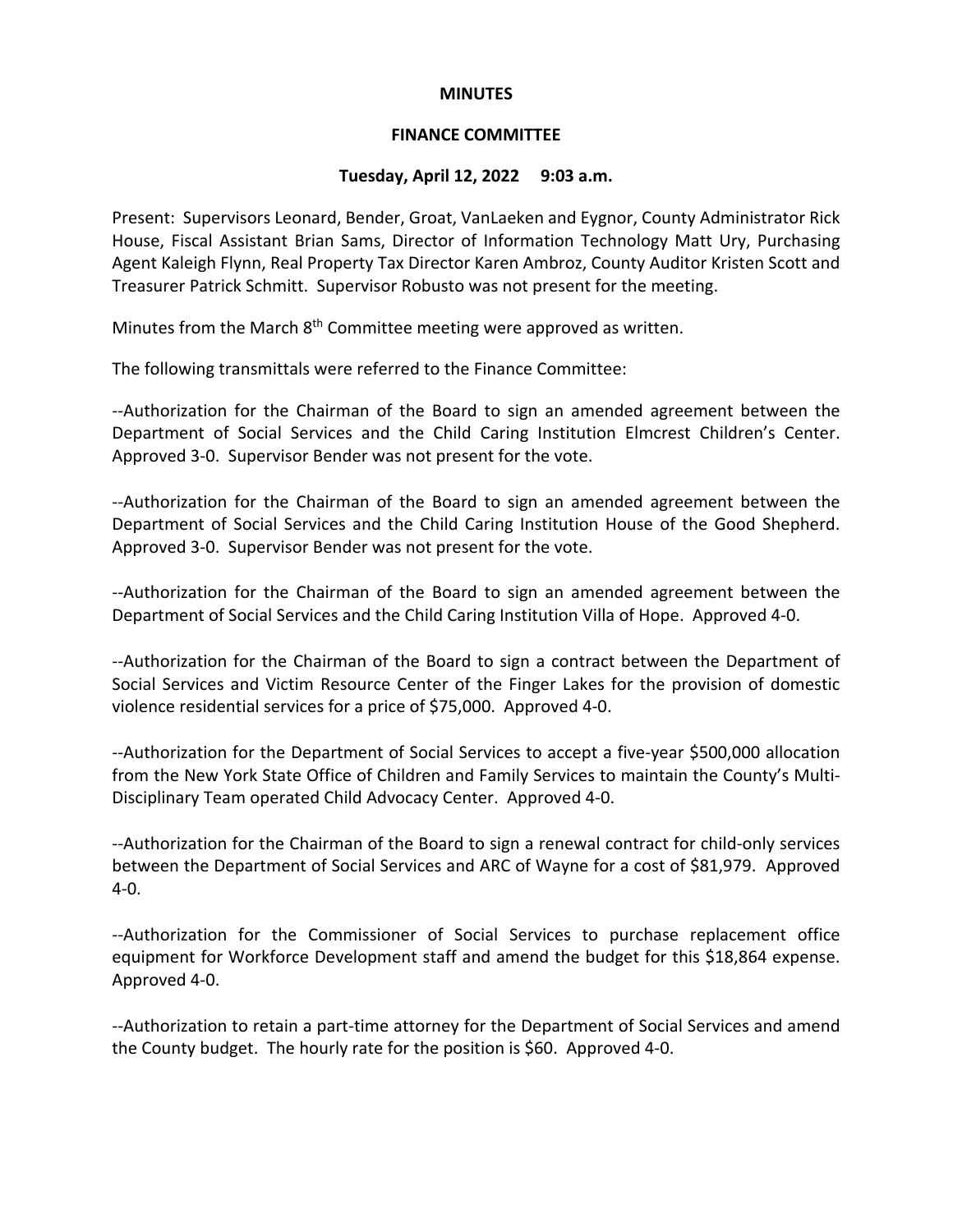--Authorization for the Chairman of the Board to sign and to submit 2022 Department of Aging and Youth Services plans to the State. Approved 4-0.

--Authorization for the Chairman of the Board to sign a contract between the Department of Aging and Youth and NYS Industries for the Disabled (NYSID) for nutrition programming and authorization to amend the County budget for this service. Approved 4-0.

--Authorization to increase the salary for Graduate Practical Nurse positions at the Nursing Home by 20 cents an hour. Approved 4-0.

--Authorization for the Chairman of the Board to sign the annual license and agreement between the Nursing Home and P&NP Computer Services, Inc. for the provision of billing software at a price of \$2,069. Approved 4-0.

--Authorization for the Chairman of the Board to sign renewal contracts of affiliation between the Mental Health Department and area colleges and universities for student fieldwork internship education. Approved 4-0.

--Authorization for the Chairman of the Board to sign a three-year contract between the Public Health Department and the New York State Department of Health for the provision of rabies control activities for a payment of \$47,322 to the County. Approved 4-0.

--Authorization for the Chairman of the Board to sign amended related service contracts between the Public Health Department and providers of services for Preschool Age Children with Handicapping Conditions to allow for an increase in rates paid to contractors. Approved 4-0.

--Authorization for the Chairman of the Board to sign a contract between the Public Health Department and Wayne-Finger Lakes BOCES for the transportation of youth in Early Intervention and Pre-K Programs for a cost not to exceed \$1,340,000. Approved 4-0.

--Authorization for the Chairman of the Board to sign a grant extension for the Board of Elections Shoebox Grant. Approved 4-0.

--Authorization to rescind Board Resolution #100-19 and define compensation for the County's Workers' Compensation Self-Insurance Plan. This will allow for \$25,000 of the County's Fiscal Assistant's salary to be charged against the County's Workers' Compensation Fund for work he provides that program. Approved 4-0.

--Authorization to abolish a part-time Personnel Clerk in the Human Resource Department and create a full-time Account Clerk position and amend the budget. Approved 4-0.

--Authorization to approve broadband funding and a partnership agreement. Approved 4-0.

--Authorization to declare vehicles surplus in the Public Works Department. Approved 4-0.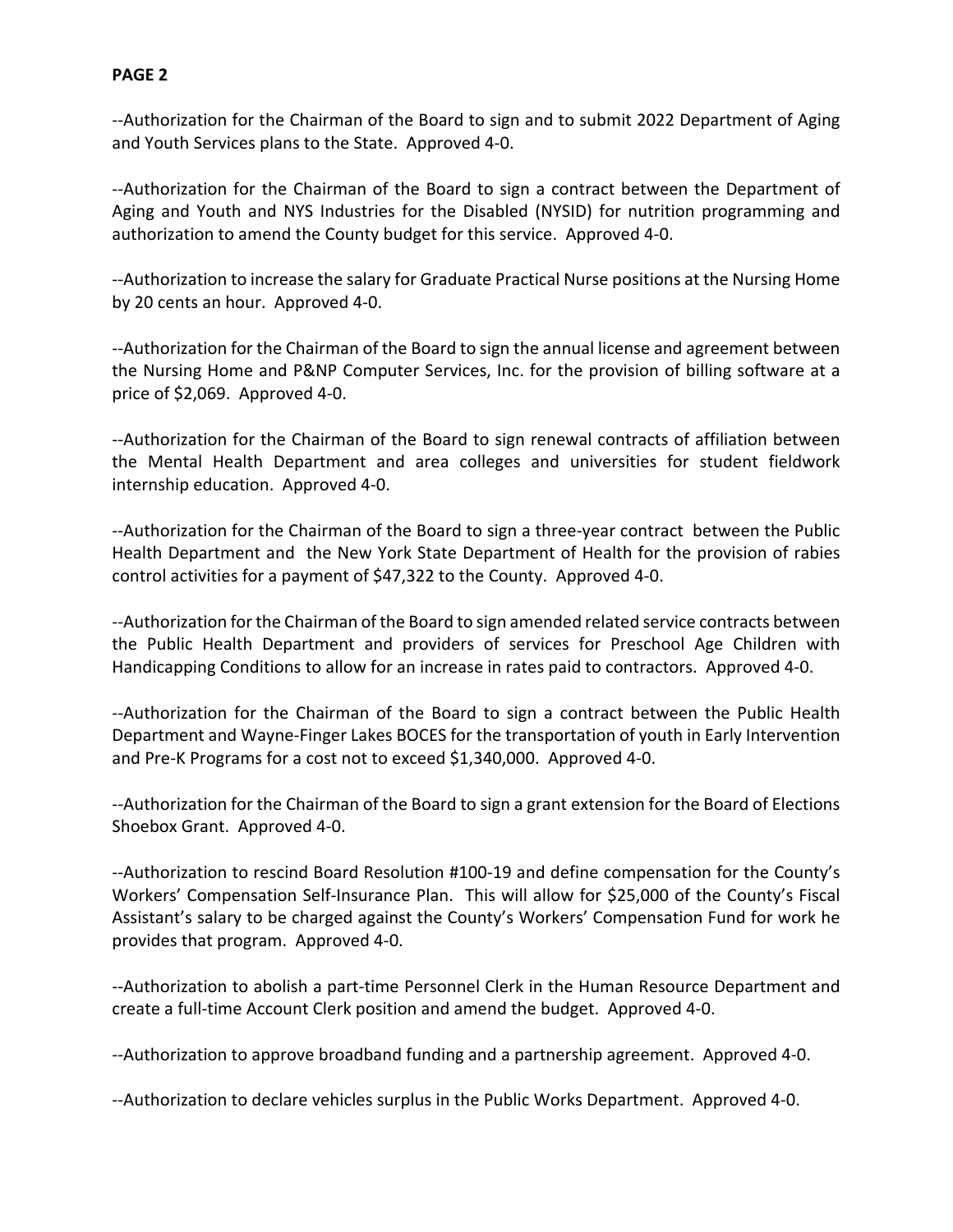--Authorization for the Chairman of the Board to sign agreements with the Towns of Marion, Palmyra, Savannah and Williamson for roadside mowing. Approved 4-0.

--Authorization to create projects in the Highway Department. Approved 4-0.

--Authorization to accept the low bid for the Farmington Road Bridge Rehabilitation Project. Approved 4-0.

--Authorization for the Chairman of the Board to sign an agreement with the NYS DOT for funding of the Gananda Parkway Preventative Maintenance Project. Approved 4-0.

--Authorization to award design of Gananda Parkway Preservation Project to Bergmann Associates. Approved 4-0.

--Authorization to award design of Gananda Parkway Safety Project to Bergmann Associates. Approved 4-0.

--Authorization to award bid and purchase Nursing Home boilers. Approved 4-0.

--Authorization for the Chairman of the Board to sign a renewal lease with New York State Senator Pamela Helming for office space in the County's Public Safety Building. Approved 4-0.

--Authorization to award the contract for B. Forman Park House Painting Project; the cost includes abatement of existing lead paint. Approved 4-0.

--Authorization to renew lease agreements with Wayne County Action Program for properties in the Towns of Sodus, Huron and Lyons. Approved 4-0.

--Authorization to amend the Public Works budget for the purchase of storage space. Approved 4-0.

--Authorization to allow for a personal services agreement to allow the District Attorney to retain an Assistant District Attorney at a rate of \$90 an hour. Approved 4-0.

--Authorization to amend the Sheriff's budget to carry over the remaining balance for the 2018 Stonegarden Grant Program in the amount of \$8,487. Approved 4-0.

--Authorization to amend the Sheriff's budget to carry over the remaining balance in the 2019 Stonegarden Grant Program in the amount of \$27,034. Approved 4-0.

--Authorization to amend the Sheriff's budget to carry over the remaining balance of the 2020 Stonegarden Grant Program in the amount of \$21,946. Approved 4-0.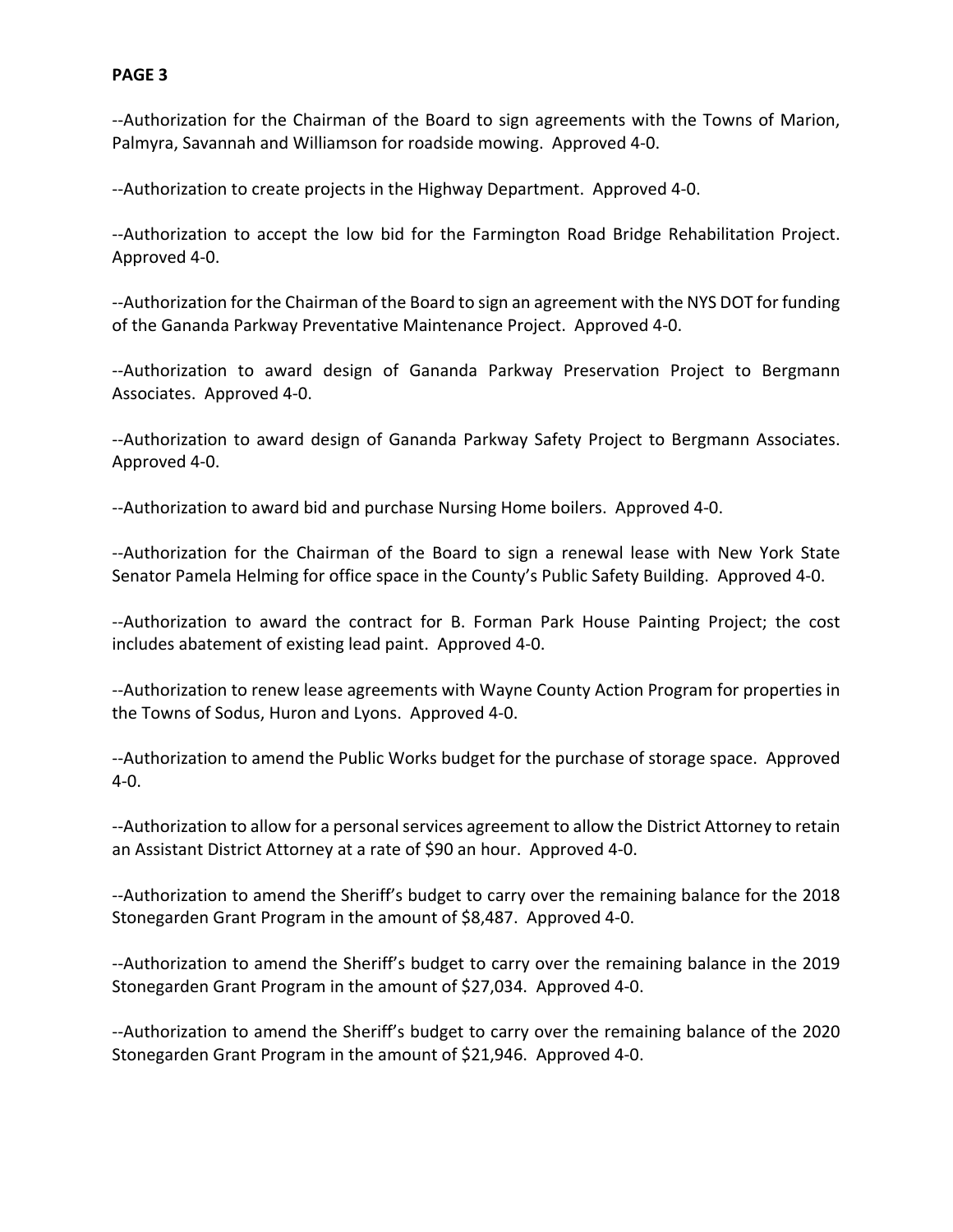--Authorization to amend the Sheriff's budget to carry over the remaining balance of the 2020 State Law Enforcement Terrorism Prevention Program Grant in the amount of \$33,508. Approved 4-0.

--Authorization to amend the Sheriff's budget to carry over the remaining balance of the 2019 State Law Enforcement Terrorism Program grant in the amount of \$42,488. Approved 4-0.

--Authorization to amend the Emergency Management Services budget to carry over remaining 2019 State Homeland Security Program grant funds in the amount of \$39,531. Approved 4-0.

--Authorization to amend the Emergency Management Services budget to carry over the remaining balance of 2020 State Homeland Security Program grant funding in the amount of \$19,119. Approved 4-0.

--Authorization to amend the Emergency Management Services budget and carry over the remaining balance of the 2021 State Homeland Security Program Grant in the amount of \$30,956. Approved 4-0.

--Authorization to issue requests for proposals for implementation services for the County's EMS Capital project. Approved 4-0.

The monthly activities report for the Information Technology Department was included with the agenda. During March the Department received 523 new support tickets, installed four computers, continued upgrades to the County's telephone system and installed a new nurse call system at the Nursing Home. Implementation of the nurse call system went very well. The web address *Waynecountyny.gov* was acquired from the Federal Government and is now redirected to the County's website. Mr. Ury noted the Board will need to make a decision if they will change employee e-mail addresses now that this domain belongs to the County. Staff has, and will continue, to put many hours into the change in the County's domain. A new network access control system was installed to increase system security and multiple departments were migrated to a new server. Mr. Ury reported the IT Department is being flooded with FBI and government warnings about cybersecurity issues; they continues to make efforts to increase controls on outside sources from entering into our computer system.

The following transmittals were presented for the Information Technology Department:

--Authorization for the Chairman of the Board to sign a renewal agreement with Visual Computer Solutions, Inc. for maintenance of the shift scheduling and time sheet software program for the Office of the Sheriff and 911 for a cost of \$7,037. Approved 4-0.

--Authorization to purchase a compliance and security software training subscription from KNOWBE4, Inc. for a cot of \$25,765. Mr. Ury said the Department looked into agencies that perform this service; this firm has worked with other counties. The three-year agreement was much more affordable than a single-year contract. Approved 4-0.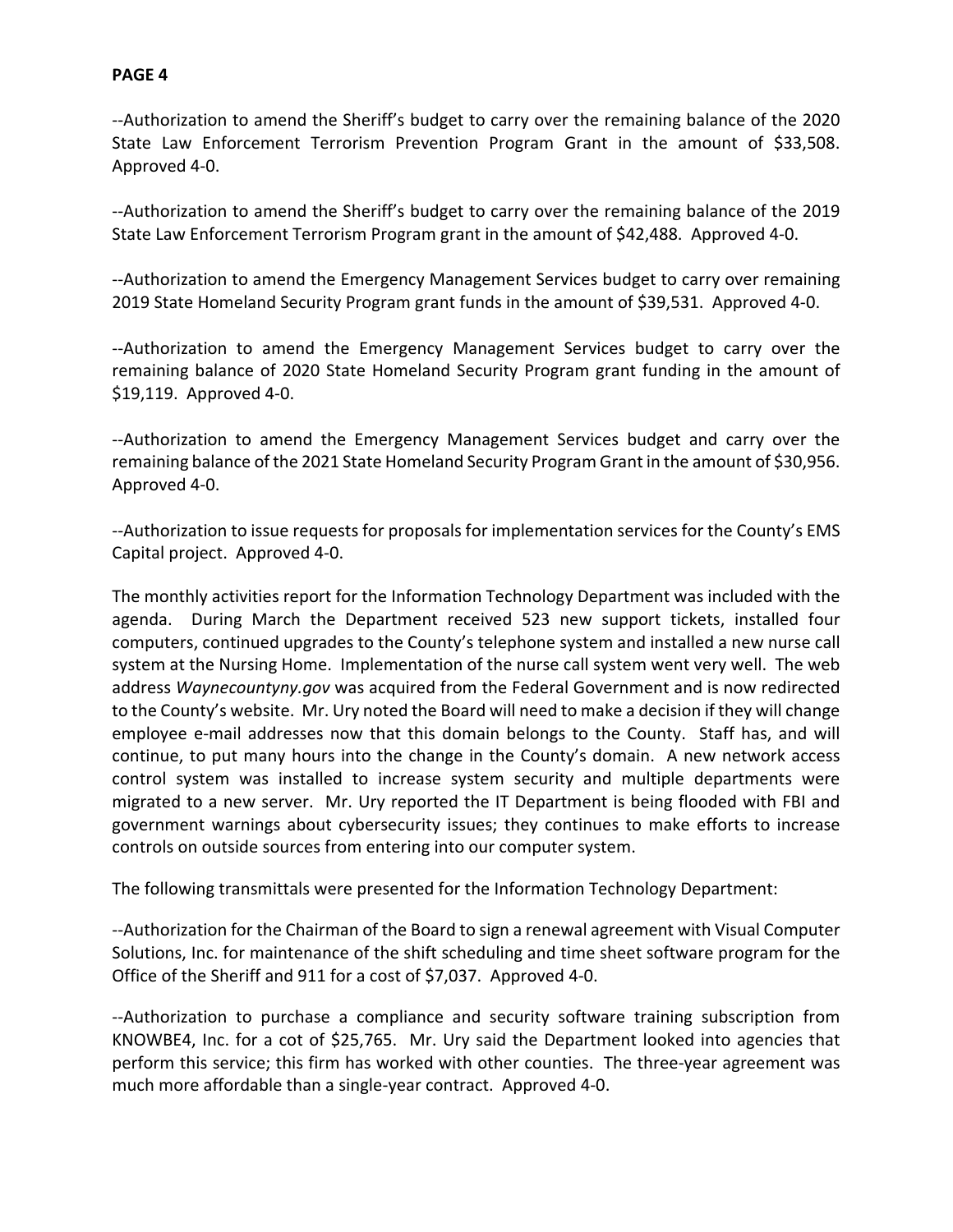The County Auditor's activity report for February and March was included with the agenda. Staff audited 3,006 invoices during the two months; Ms. Scott noted there were many errors on payment requests during this time and the need for Departments to review contracts carefully prior to making vendor payments. She spoke to this issue at the last Department Head meeting. The report included audits and projects worked on during February and March by the Audit Department and plans for April.

Ms. Scott presented a transmittal requesting authorization to remit payment to a member of the Board of Supervisors for services provided. Board member Steve Groat, who is also a professional photographer, charged the County \$295 for a photographic wall composite he produced of the 2020-21 Board of Supervisors. The Purchasing Policy does not allow for any employee or official to have financial interest in any purchase or contract secured by the County without proper preauthorization. This payment was made in the past; however, determined it should be approved by the Board prior to payment. Approved 3-0, Mr. Groat abstained from the vote.

A transmittal was presented by Ms. Flynn, as a late request from the Economic Development/Planning Department, to issue Requests for Proposals for outside counsel to assist with broadband project contract negotiations. The request was discussed at the Economic Development/Planning Committee meeting last week; however, not written up at that time. The need for specific expertise in the technical components of the proposed broadband agreement are needed. Approved 4-0.

The monthly activities report for the Real Property Tax Department was reviewed. It included a list of meetings and activities performed by staff. The Department mailed information to assessors explaining the procedure for running inventory cross edits prior to the tentative roll. Exemption impact notices for school purposes were prepared and mailed to districts to assist with their budget preparation. Staff equalized the special franchise values in preparation for the tentative roll. Tax Map Technicians completed tax map print run and prepared digital tax maps for the entire County; paper and digital copies of the maps are available for assessors. During March the Department process 232 transfers of real property.

Ms. Ambroz informed members the Auto Cad Committee met to discuss what will be asked of vendors during upcoming interviews. Four firms have been selected from their proposals to be interviewed.

The following transmittals were presented for the Real Property Tax Department:

--Authorization to approve two applications for corrected tax rolls in the Town of Arcadia. Both properties are owned by the Land Bank. Approved 4-0.

--Authorization to hold a public auction sale of real property acquired by the County for delinquent taxes. The request included the entire contract all purchasers will be required to complete. The auction will be conducted on-line again this year. Mr. Schmitt questioned if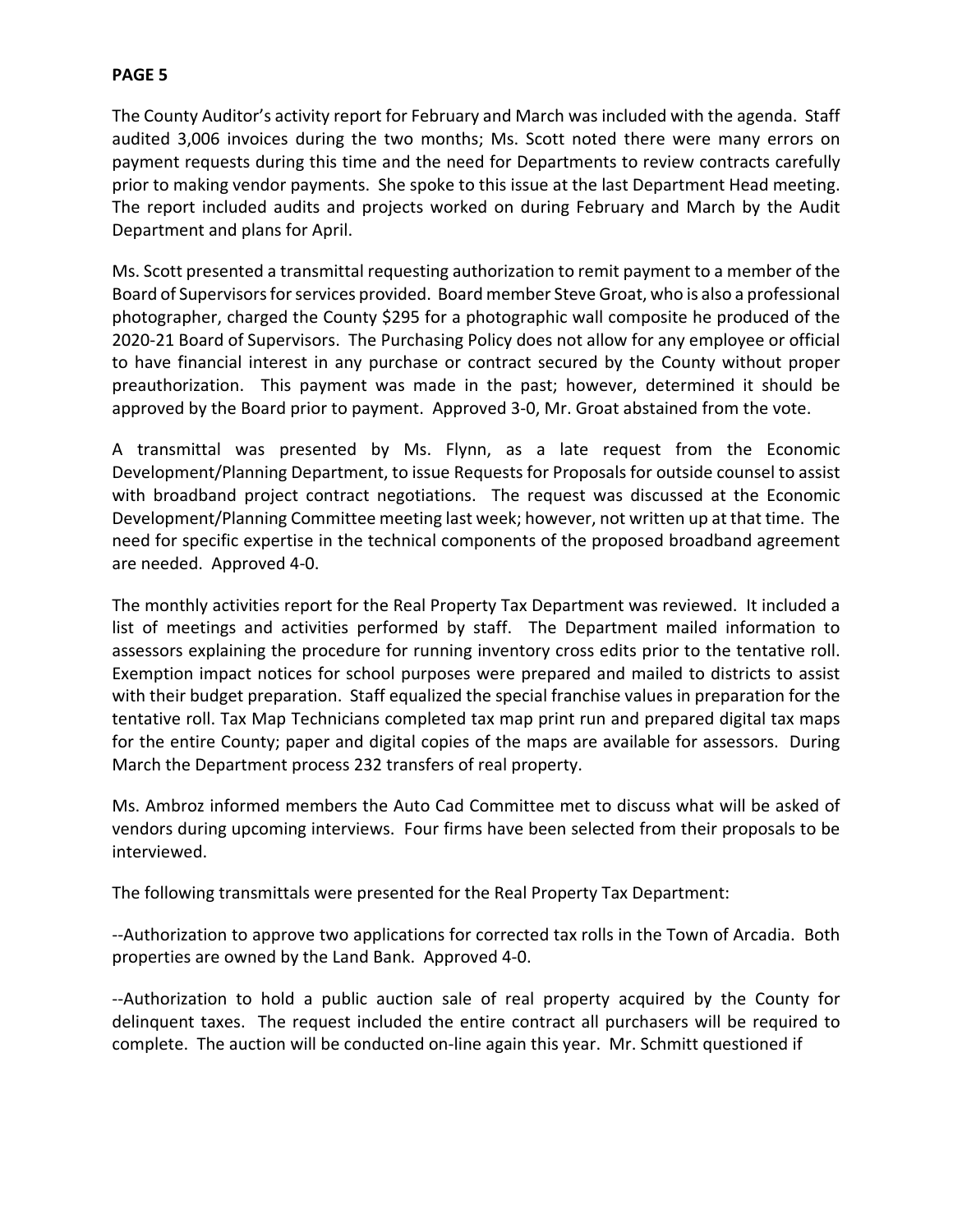wording under section 19e should be amended to state individuals with delinquent property taxes at the time of the sale are forbidden from participating in the auction. Supervisors agreed this language would be added to the document. Approved 4-0.

--Authorization to correct a tax refund error on the Town of Walworth Tax roll due to a change in assessed value. Approved 4-0.

Ms. Ambroz presented the Committee with a spreadsheet of tax exemptions for senior citizens broken down by municipality, as requested by Supervisor Robusto at last month's meeting. She will supply a copy of this information to all Supervisors following today's meeting.

Ms. Ambroz stated, under the State's Real Property Tax Law, her Office is responsible to print all tax bills, even those with a zero balance. In the past some Supervisors did not want these bills sent to their municipalities and did not want to be responsible to mail them out, since taxes were not owed. Ms. Ambroz said she would create and send the zero tax bills out if directed to by this Committee. After a brief discussion, it was agreed the Real Property Tax Office will follow the State law and print the bills; however, municipalities do not need to send zero tax bills to property owners.

Ms. Ambroz has been working with the County's Purchasing Agent to develop a bid platform for the printing of County tax bills; however, this work will not be done in time to have school tax bills outsourced. She has been in contact with the IT Department about the need for them to print school tax bills again this year. Due to the high cost of printing tax bills the Department was looking at the cost to outsource the service. The new system should be in place in time for fall County/town tax bills.

Mr. Groat left the meeting at 9:39 a.m.

Mr. Schmitt informed Committee members during March the Treasurer's Office started 22 new tax payment contracts for County homeowners to avoid tax foreclosure. The last day to redeem properties prior to this year's tax foreclosure auction in April 29<sup>th</sup>. Foreclosure posting are complete. As of the end of March there were 124 parcels listed on the 2020 County tax foreclosure list. Properties scheduled to go into the County's tax foreclosure will go through a final review to make certain they will be sold. The Land Bank will have the opportunity to review and obtain the properties prior to the sale. There is a stipulation included in the tax foreclosure proceeding that states a settlement conference meeting between the Chief Administrative Judge, County and taxpayer must occur before the Judge can issue a judgment of foreclosure; it is not known if this is occurring. Collection of the February 24th payroll overpayment is underway; there remain employees that are not returning correspondence from the County on their need to repay the funds. Mr. Schmitt will continue to work with the County Attorney and Human Resource Department regarding collection of these funds.

The following transmittals were presented for the Treasurer's Office: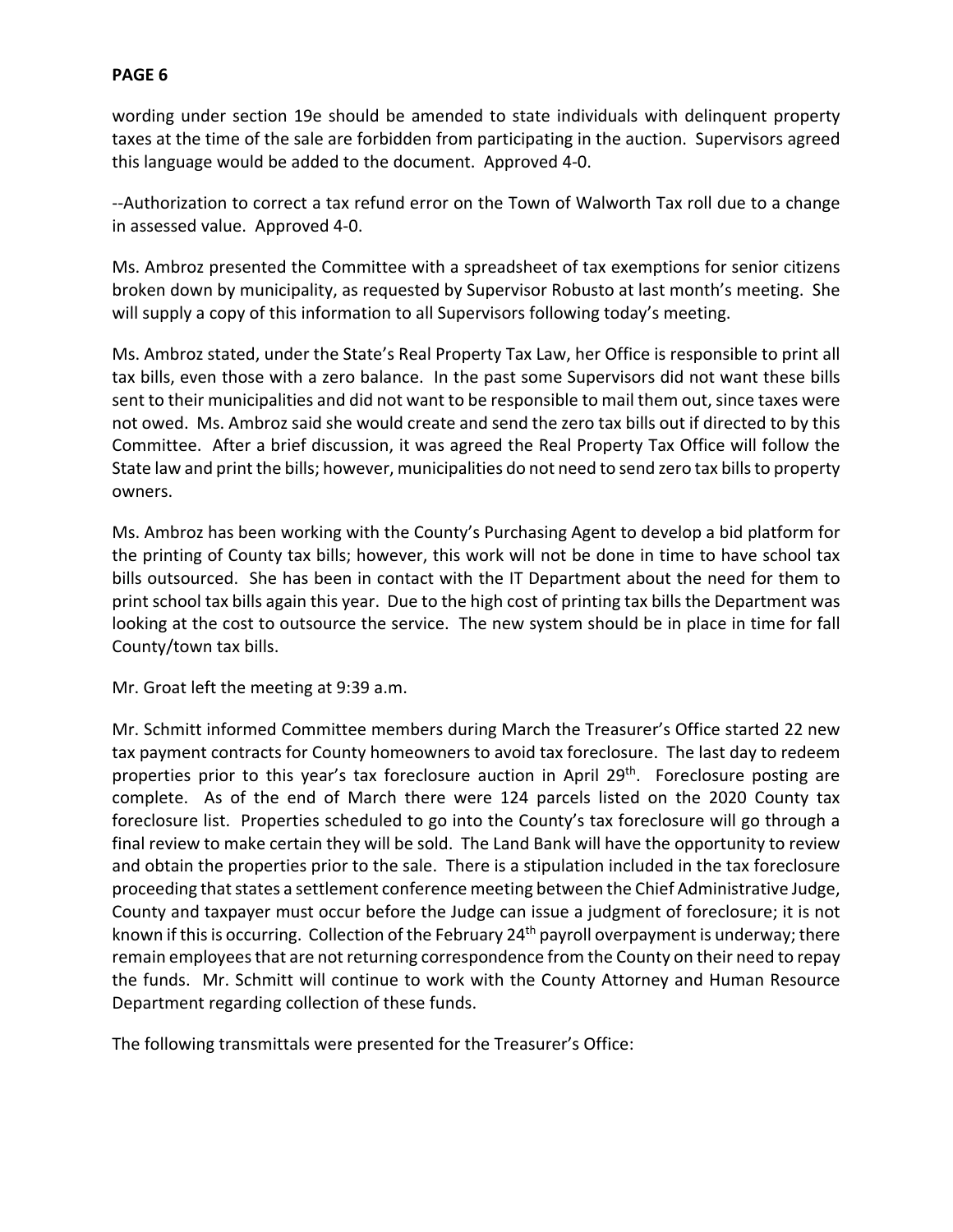--Authorization for the Chairman of the Board to sign a contract amendment with the Bonadio Group for additional audit testing. Mr. Schmitt stated more testing is needed to be compliant in the County's single audit. The request included a list of additional services and their cost. The contract amendment is for an additional \$12,000. Additional testing of the County's single audit will take place in June. Approved 3-0.

--Authorization to approved the sale of foreclosed property. One property in the Town of Rose was pulled from last year's sale due to legal issues. Mr. Schmitt said an adjacent property owner offered \$900 through a bid for the property. He recommended the bid not be accepted and the property be placed in the County's 2022 tax foreclosure auction. Approved 5-0.

Representatives from Three + One Advisors, Alex DeRosa and Samantha Rothchild, came into the meeting to review services their firm offers Wayne County. It was noted Wayne County was their first client seven years ago. Three + One is an independent financial technology company offering data solutions that drive innovation, efficiency, and better financial outcome for tax payers and stakeholders. They do not perform investments for the County; they score the County to determine how well they financially stand. They provide a consolidated view of how much cash is available and how long each dollar can work before it is needed. Mr. DeRosa said when Three + One began working with Wayne County all County funds were in liquid accounts, receiving very low interest rates. As investment of government funds are allowed under State General Municipal Law, it was thought the County could receive a higher yield if they invested their money. Funds that were determined not needed on an immediate basis were placed into fixed income accounts. Three + One Advisors provide data to the County so they can make their decisions on investment of County funds. They analysis banking services and fees to ensure an equitable relationship in any market cycle.

Mr. Sams reviewed the following upcoming 2023 budget dates with Supervisors. (A copy of the entire schedule will be placed in each Supervisors' County mailbox.) Dates scheduled within the next few months include:

Capital Plan: April  $18<sup>th</sup>$  distribute 2023-2027 Capital Plan to Supervisors, May  $2<sup>nd</sup>$ -10<sup>th</sup> Department Heads present Capital Plan to their committees and May 10<sup>th</sup> Finance Committee will be updated on Capital Plan.

Operating Budget: June 6<sup>th</sup> the MUNIS system will be open for Departments to enter their budgets, July 8<sup>th</sup> Departments submit budget estimates to Administration, July 12<sup>th</sup> Finance Committee is provided with a 2023 budget update and July 25<sup>th</sup> budget review meetings will begin with Department Heads.

Mr. House presented a transmittal requesting authorization for the Chairman of the Board to sign a memorandum of agreement with Bargaining Units to pay bi-weekly retention payments to full and part-time employees. Full-time staff members would receive a \$100 stipend every two weeks, and part-time staff members would receive a \$50 stipend every two weeks. He stated this is needed in the present competitive employment environment and increasing economic strains. The payments will begin in May and go through the end of 2022 at a cost of \$1.9 million,